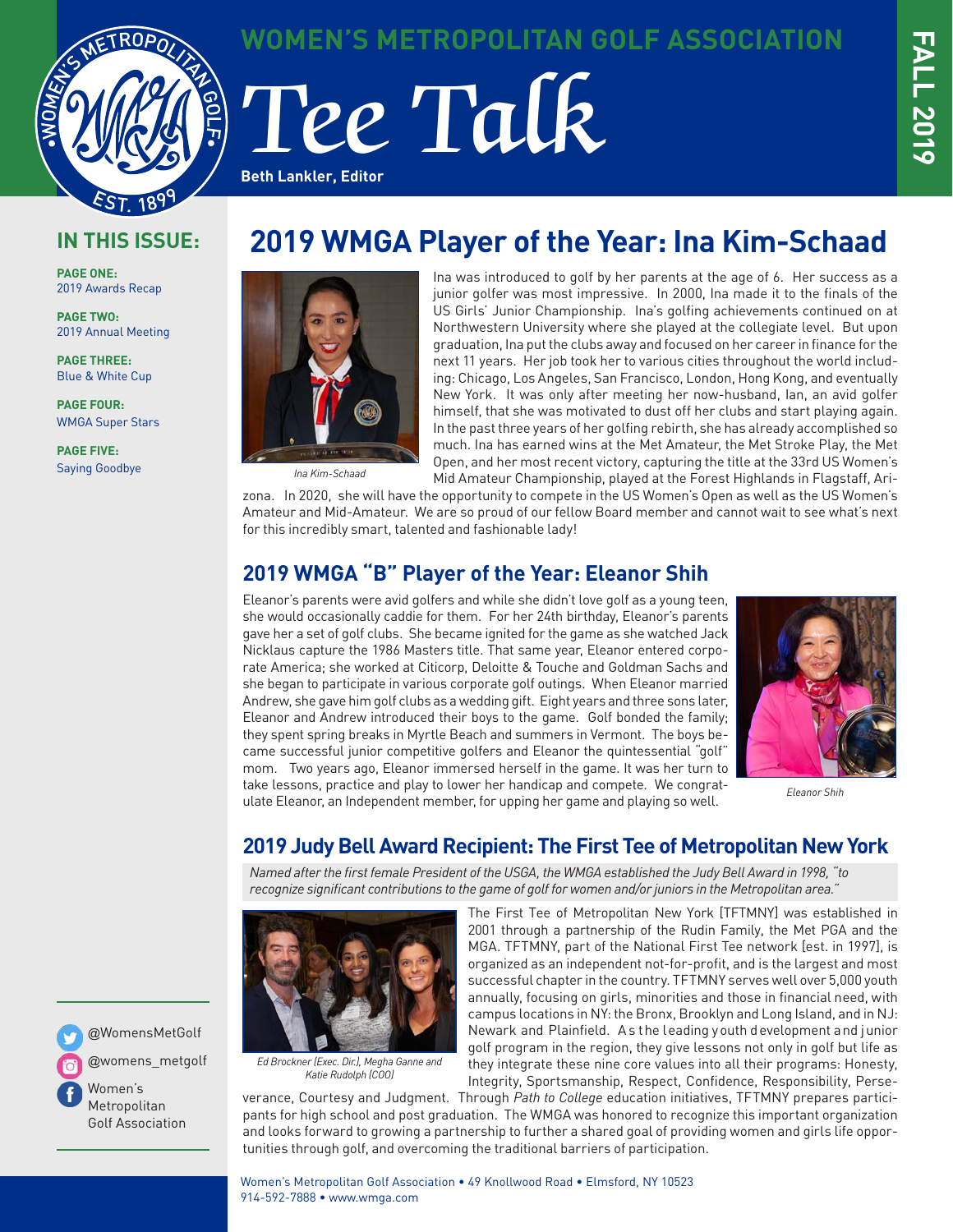# **2019 Annual Meeting**





The 120th Annual Meeting of the WMGA was held on Wednesday, November 6th; returning to New York City after an eleven (11) year hiatus. We altered the format by having President Lori Ann Cerullo conduct the business portion of the meeting beginning at 5:30 p.m. This session included a report by Val DePiro for the Foundation and the Treasurer's report by Barbara Klestadt. In addition, Secretary, Michele LeMoal-Gray, provided an explanation of our recent Bylaw revisions and conducted the vote on our proposed Constitutional amendments which were unanimously approved. We replaced "brunch" with an enjoyable cocktail hour from 6:30 to 7:30 p.m. This wonderful break allowed for socializing, delicious food and drink. The meeting was well attended by members, guests, award winners and honorees from all three (3) of our districts: Long Island, New Jersey and Westchester/CT.

We concluded the evening with our 2019 big winners, our honoree and guest speaker. VP of Competitions, Mary Jo Gray, provided the player introductions. **Ina Kim-Schaad** (Deepdale) was named our 2019 Player of the Year and **Eleanor Shih** (Independent) our "B" Player of the Year. Their acceptances were eloquent and entertaining; their families beamed with pride.

Other award recipients included Interdistrict Team Match Champion, **Westchester Country Club.** [Players for the Championship round were: Laura Coash, Gail Flanagan, Megan Grehan, Alexis Hios and Connie Marlatt.] The *Joseph J. Lann* Trophy winner, **Alexis Hios** (Westchester CC), was recognized as the player with the lowest gross score in Class A shooting a 68 at the 42nd Stroke Play Championship held at Ridgewood CC. The *Board of Directors Cup* winner, **Kathy Roberts** (Otterkill) was honored as the player with the lowest gross score in Class B with an 85 at the 53rd Senior's B Championship held at Century CC. There was only one hole-in-one this season; it was made by **Denise Martorana** (Southampton) at the Met Am Championship on July 31st at Somerset Hills on Hole 16. Congratulations to all on a fabulous season which we were thrilled to announce did not include a single rainout.

The *Judy Bell* Award was presented by Lori Ann with great pride to the **First Tee of Metropolitan New York** (TFTMNY). Katie Rudolph, COO, accepted the award with inspiring remarks as to their achievements in serving the youth in our Metropolitan area. Listening and watching Katie as she spoke about Megha Ganne, a TFTMNY prodigy, WMGA member and invitee at the meeting, brought prideful smiles to all in the room. Katie also introduced and shared the incredible story of Serah; a beautiful young woman who grew up in the slums of Kibera in Nairobi, Kenya, selected 8 years ago by Rose Naliaka to participate in the Africa Golf Project. Serah has become the third best player in Kenya and after three years of tireless efforts, TFTMNY was able to help bring Serah to the US, where she is now a freshman at Raritan Valley Community College. Wow!







We ended the evening with our guest speaker, Pete Bevacqua, President of the NBC Sports Group and former CEO of the PGA of America from 2012-2018. Those present were truly fortunate to see and hear this charismatic and eloquent speaker. Pete shared his journey on becoming the CEO of the PGA. His love for the game is evident and we were inspired to hear his thoughts on the changes needed for the future welfare of the game; many of which













Women's Metropolitan Golf Association • 49 Knollwood Road • Elmsford, NY 10523 914-592-7888 • www.wmga.com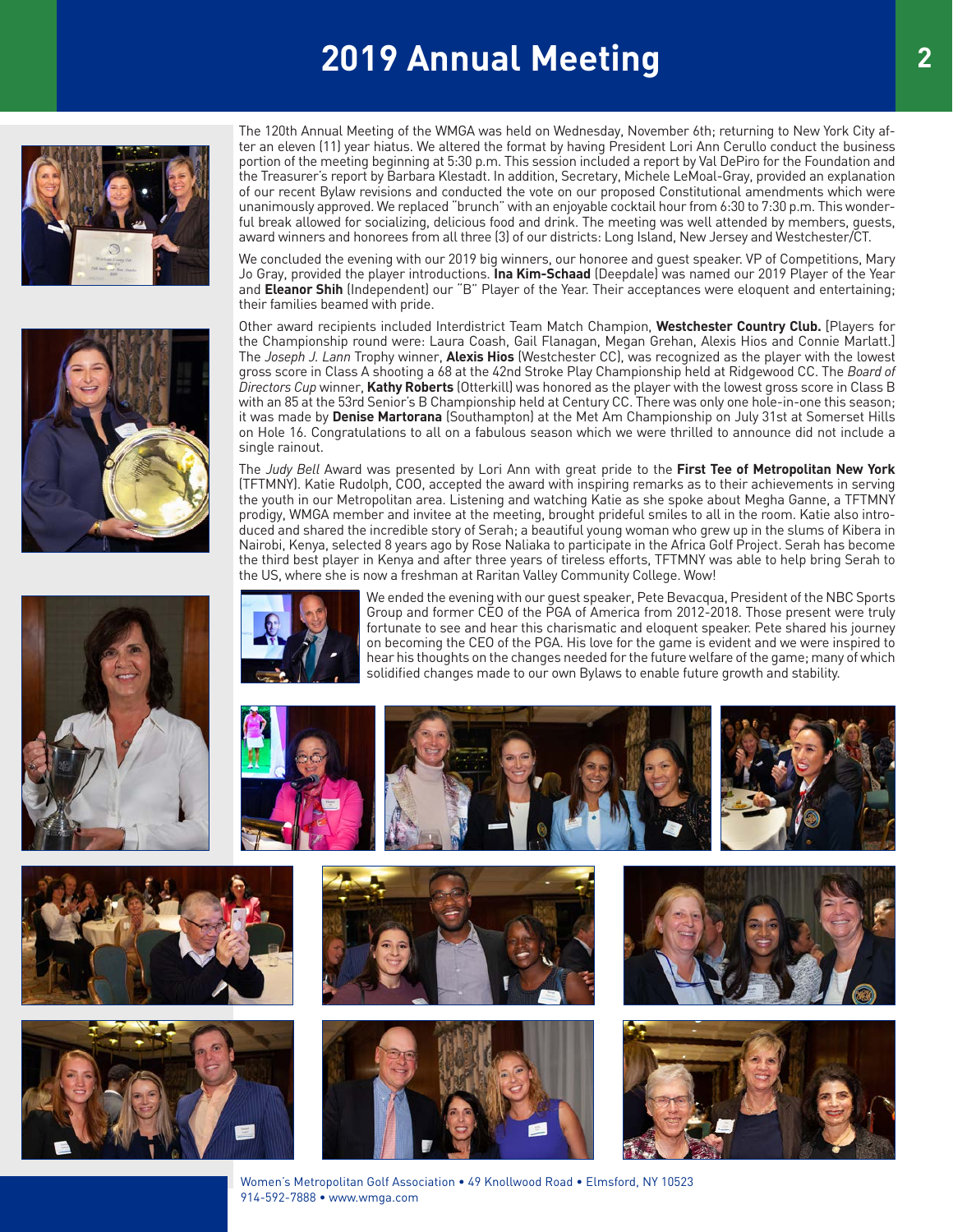# **The Inaugural Blue & White Cup**

**The Vineyards ~ Riverhead, NY October 20-21, 2019**







We wanted to try something new. Something that allowed our fabulous members to extend socializing beyond the usual post round lunch buffet *(not that there's anything wrong with that!)* The Vineyards Golf Club, one of our newest Member clubs, had offered availability for tournament

play but we were concerned the travel time to Riverhead would prove too great a hurdle for a one day event. But, what if we could make it worth their while, thought Donna DeMarco, our Membership Chair. We could not let this gem of a course slip away! And so, the inaugural Blue & White Cup came to be. The plan: complement competitive

> golf *(who wouldn't love a 27-hole Solheim format after a summer of individual events?)* with a great venue, food and drink. We arrived on October 20th, a Sunday afternoon *(no traffic*

*on the LIE)* for a 2:00 p.m., 9-hole shotgun. Everyone was clad in either blue or white apparel. The rain mostly held off until the end of the opening nine holes *(but when do WMGA ladies let a little rain interfere with competition? Never!)* After this better



ball of partners format, the Blue team, led by Captain Tara Fleming, had a one point lead [total: 7½ to 6½] over the White team, captained by Nina Santonocito. We then enjoyed a wonderful evening in the club house. Our hosts went above and beyond with great food, great wine and

wonderful hospitality. New friendships forged and old cemented.

Sunday morning~the rain was replaced with some fierce winds, but again, nobody let their competitive guards down. The second 9-hole format was a Pinehurst. The Blue team again prevailed, this time by 2 points [total: 15 ½ to 12 ½ ]. A short break, a little snack and back out. Now, we were on to the singles portion for the final nine. The weather warmed up and so did the White team who won 16 of the 28 points to capture the Cup by 1 point. Final tally: 28 ½ White Team to 27 ½ Blue Team. But, it truly was a victory for all who attended; camaraderie and competition at its best. You won't want to miss out on the next one.













Women's Metropolitan Golf Association • 49 Knollwood Road • Elmsford, NY 10523 914-592-7888 • www.wmga.com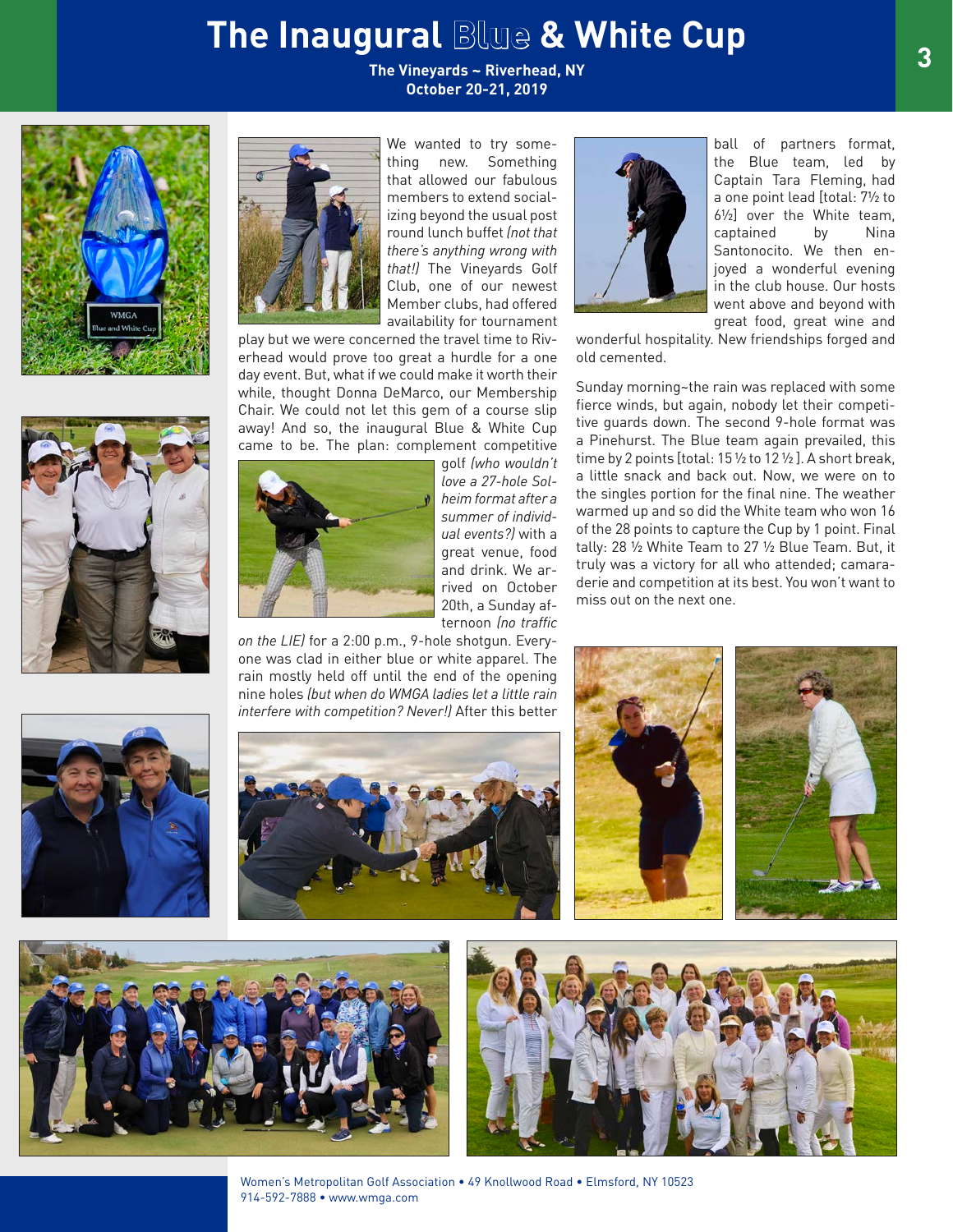# **WMGA Super Stars <sup>4</sup>**



## **Members who qualified for** *(or won)* **a 2019 USGA Championship:**

**U.S. Women's Open** *HI Limit: 2.4 No Age Limit* Megha Ganne (Colt's Neck)

#### **U.S. Women's Amateur**

*HI Limit: 5.4 No Age Limit* Megha Ganne (Colt's Neck)(Round of 4) Ami Gianchandani (Montclair) Katie Li (FECC)

#### **U.S. Women's Mid-Amateur**

*HI Limit: 9.4 Age Limit: Must be 25 on or before opening of tournament*

Ina Kim-Schaad (Deepdale)(**Champion**) Noelle Maertz (Independent)(Round of 64) Susan Sardi (Cherry Valley) Kelsey Solan (Independent)

#### **U.S. Senior Women's Amateur**

*HI: 18.4 Age Limit: Must be 50 on or before opening of tournament* Tara Fleming (NJ National)(Round of 16) Helen Bernstein (Paramount) Liliana Ruiz (Trump-WC) Susan Sardi (Cherry Valley) Donna Young (Springdale)

#### **U.S. Girls' Junior**

*HI Limit: 18.4 Age Limit: Cannot be 18 before completion of tournament* Caroline Hodge (Bonnie Briar)(Round of 32) Megha Ganne (Colt's Neck)(Round of 64) Eunice Kim (White Beeches)

#### *Do you want to make next year's list? Visit www.USGA.org to register for the 2020 local qualifiers.*

# **Success at the State Level**

#### **New Jersey State Golf Association**

**NJ Women's Public Links Champion**: **Anina Ku** (Neshanic Valley)

#### **NJ Women's Amateur**

**Champion**: **Anina Ku** (Neshanic Valley) Semi-finalist: Ami Gianchandani (Montclair) Semi-finalist: Allison Herring (Jasna Polana) Quarter-finalist: Noelle Maertz (Independent)

**NJ Women's Mid-Amateur**

**Champion**: **Noelle Maertz**

(Independent) 2nd: Tara Fleming (NJ National) T3rd: Donna McHugh (Upper Montclair)



**NJ Women's Senior Amateur Champion**: **Tara Fleming** (NJ National) 2nd: Sue Dahabsu (Colt's Neck) 3rd: Donna Young (Springdale) T4: Sue DeKalb (Bella Vista) T4: Frances Gacos (Copper Hill)

**NJ Women's Four-Ball** 2nd: Fran Gacos (Copper Hill) & Hartley Zook

#### **New York State Golf Association**

**NYS Women's Amateur Champion**: **Jennifer Rosenberg** (Glen Oaks) 3rd: Alexis Hios (Westchester)



### **Global Golf Post: All Amateur Team 2019**

Women's Mid-Amateur: Ina Kim-Schaad *Second Team*: Tara Fleming



Women's Metropolitan Golf Association • 49 Knollwood Road • Elmsford, NY 10523 914-592-7888 • www.wmga.com

### *Did you know:*

*90% of Fortune 500 CEOs are golfers.* 

*25% of the 25 million golfers (US) are top management executives.* 

*Your life expectancy increases if you play golf.*